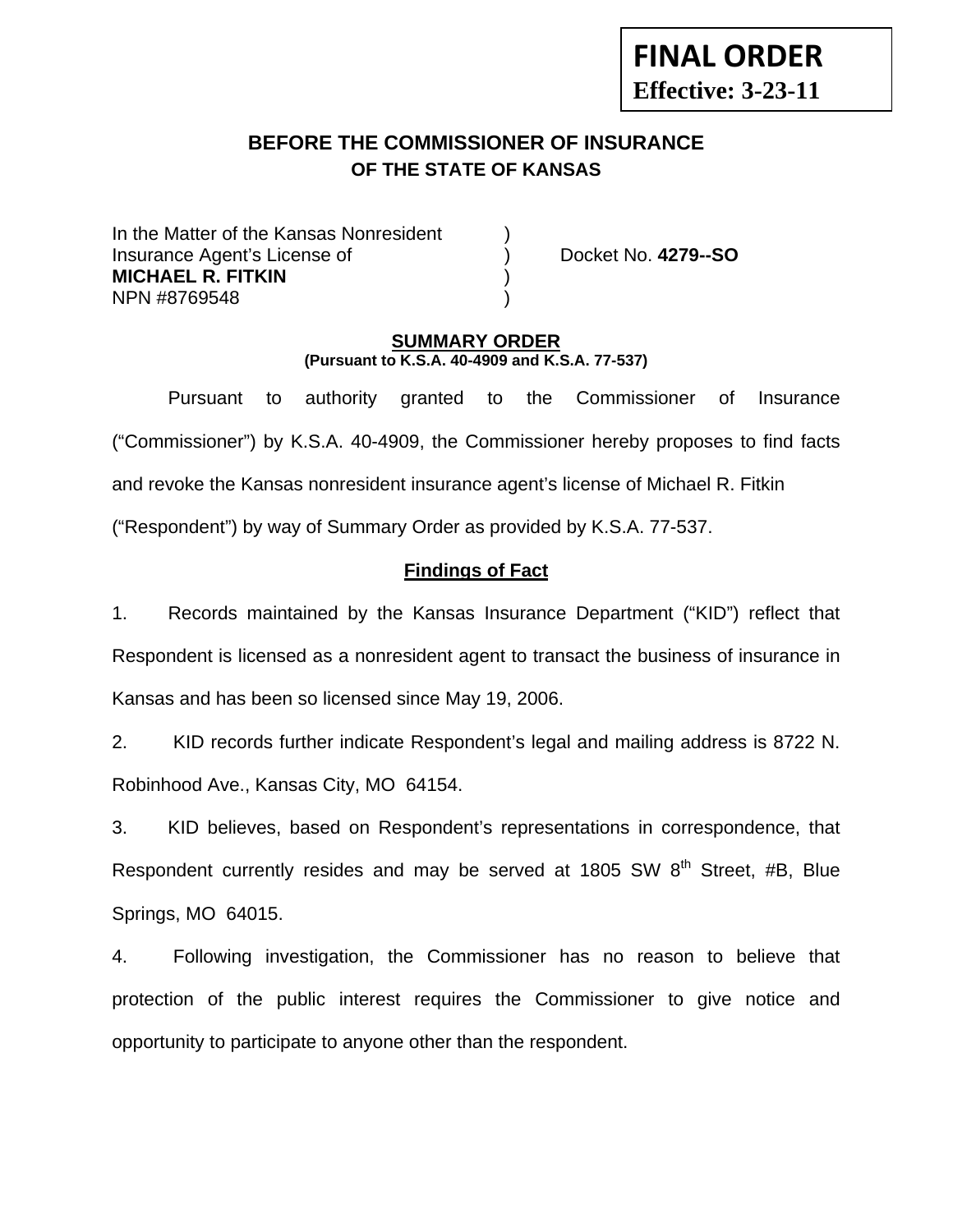5. By letter dated January 7, 2011, Country Insurance & Financial Services ("Country Financial"), Bloomington, Illinois, notified KID and the Missouri Department of Insurance that the agency had terminated Respondent's employment agreement with the agency for cause, effective December 16, 2010.

6. Country Financial submitted a suspected insurance fraud report summarizing the findings of an internal audit as follows.

7. Respondent entered a premium payment on October 28, 2010, by consumer A.J. on policy

8. On November 12, 2010, Country Financial contacted Respondent about the payment, and Respondent replied on November 23, 2010, that he was sending payment that day.

9. Respondent did not transmit the payment to Country Financial until December 6, 2010.

10. A.J. paid cash and Respondent made the payment with his own personal check.

11. A Country Financial audit revealed 14 other policies for which the premium was paid from Respondent's personal account, including premiums paid to Respondent by check.

12. The electronic signatures for " " on the consumer's application and illustration do not appear to match each other or the client's signature on a personal check for premium.

13. By letter of January 20, 2011, counsel for KID informed Respondent of the foregoing allegations and invited Respondent to reply if he disputed them.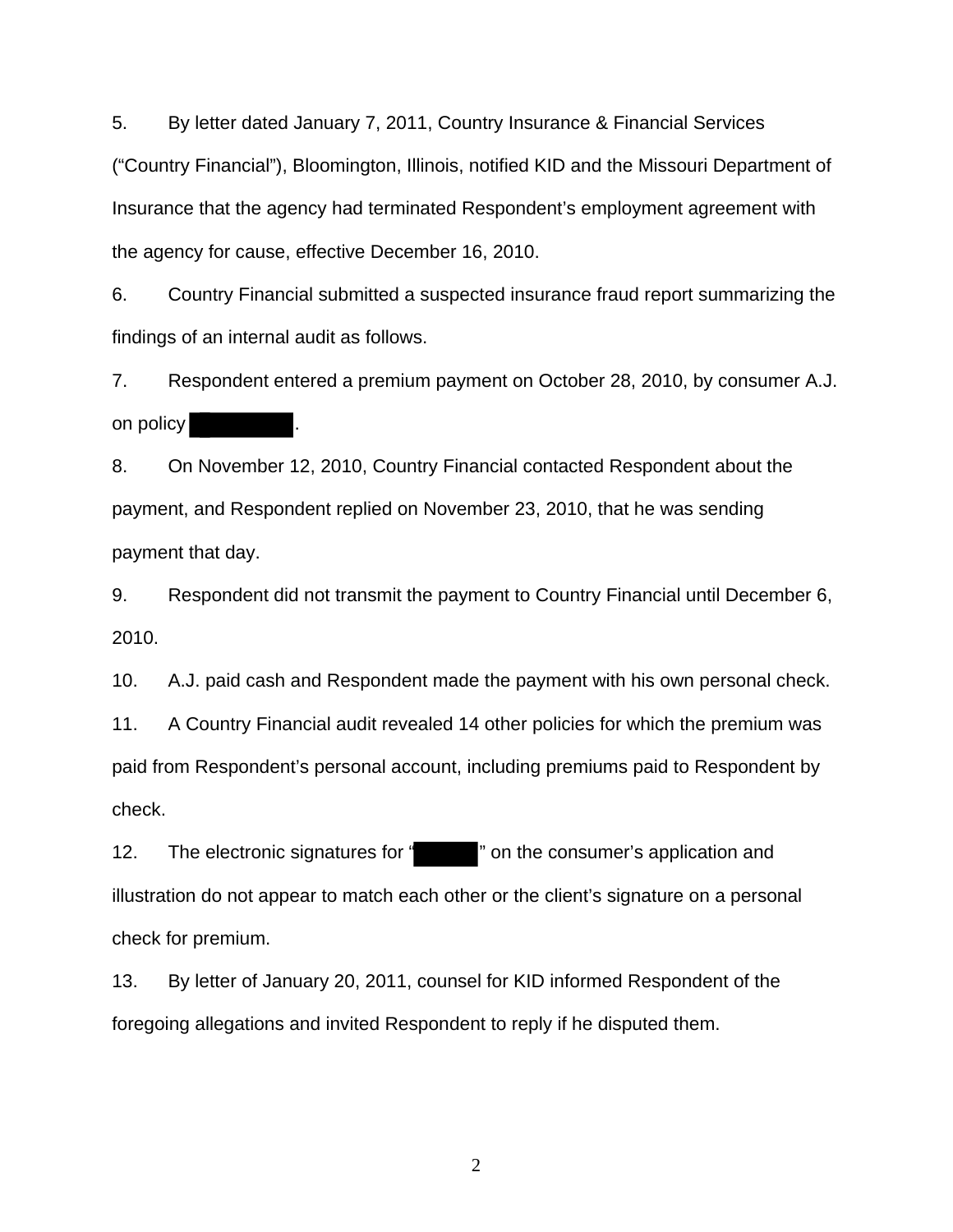14. By electronic mail message dated January 26, 2011, Respondent replied as follows:

a. He did send a personal check when a client paid cash but did not realize he was not supposed to; and

b. The signatures did not match because the check was signed with the consumer's maiden name while the life insurance application was signed with her married name.

15. The email response also notified counsel of a change of residential address. It did not indicate whether Respondent's mailing address should be changed.

16. In reply on the same date, counsel for KID instructed Respondent to contact the licensing division about how to update his address, or addresses.

17. To date, Respondent has not updated his addresses.

18. Respondent delayed payment of A.J.'s premium for some 39 days and did not make the payment until after two demands from Country Financial.

19. When Respondent finally made the payment, he paid with a personal check.

20. Respondent fails to recognize the significance of the check payment, regardless of whether it complies with his agent agreement with Country Financial.

21. The Commissioner finds that failure to make premium payments promptly upon the agency's demand, especially coupled with payment by personal check, is extremely strong and persuasive evidence of misappropriation.

22. The Commissioner also finds, contrary to Respondent's representations, that the questioned signatures are so different that expert analysis is not necessary to conclude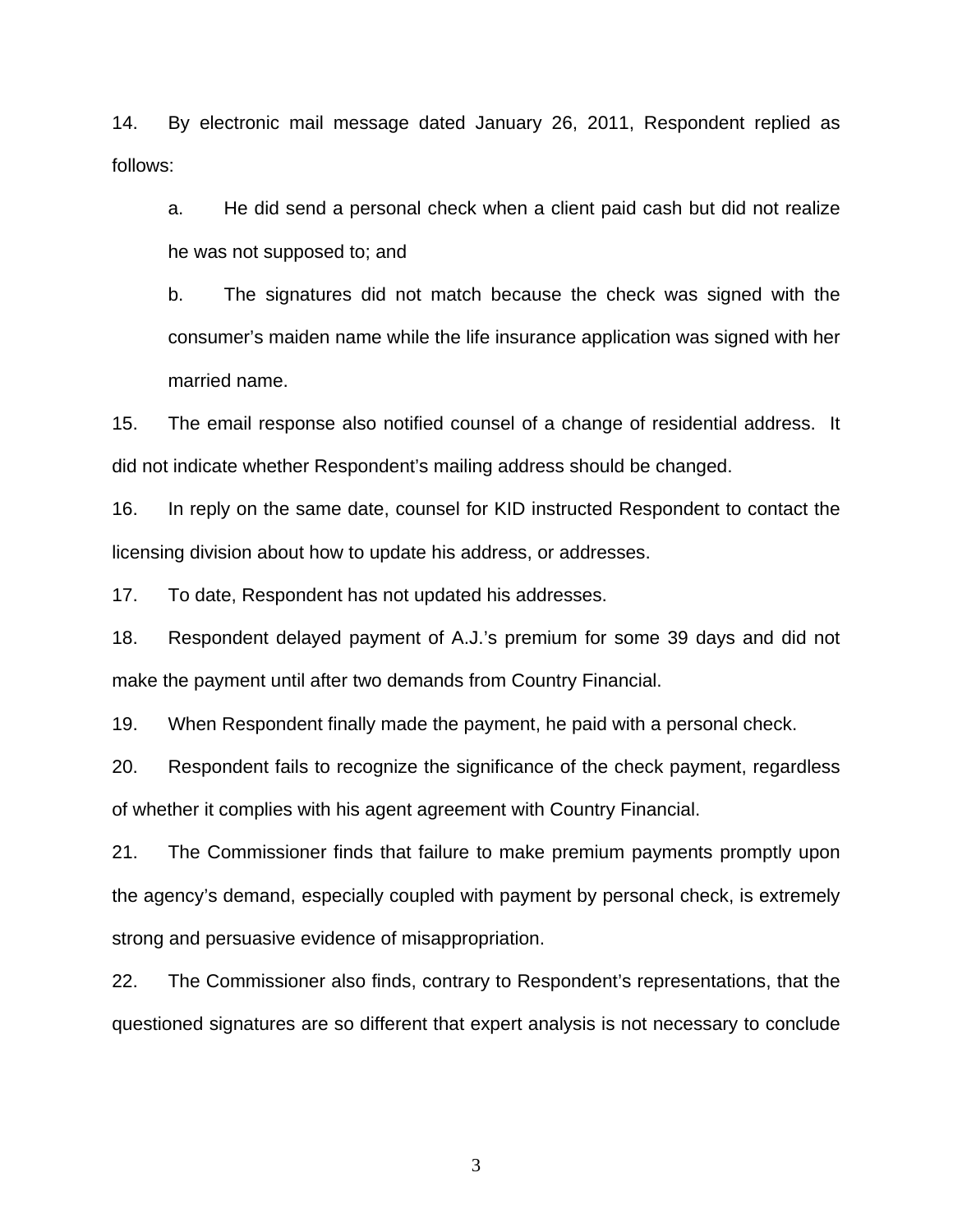that, more likely than not, the signatures were not made by the same person, and a name change does not account for those differences.

## **Applicable Law**

### 23. K.S.A. 40-4909(a) provides, in relevant part:

"The commissioner may deny, suspend, revoke or refuse renewal of any license issued under this act if the commissioner finds that the applicant or license holder has. . .

(2) Violated: (A) Any provision of chapter 40 of the Kansas Statutes Annotated, and amendments thereto, or any rule and regulation promulgated thereunder; . . . .

(4) Improperly withheld, misappropriated, or converted any moneys or properties received in the course of doing insurance business. . . .

(8) Used any fraudulent, coercive, or dishonest practice, or demonstrated any incompetence, untrustworthiness or financial irresponsibility in the conduct of business in this state or elsewhere. . . .

(10) Forged another person's name to an application for insurance or to any document related to an insurance transaction. . . ." K.S.A. 40- 4909(a).

24. K.A.R. §40-7-9(f) requires a licensed agent to report to the Commissioner within

30 days any change in residence address.

25. The Commissioner may revoke any license issued under the Insurance Agents

Licensing Act if the Commissioner finds that the interests of the insurer or the insurable

interests of the public are not properly served under such license. K.S.A. 40-4909(b).

### **Conclusions of Law**

26. The Commissioner has jurisdiction over Respondent as well as the subject

matter of this proceeding, and such proceeding is held in the public interest.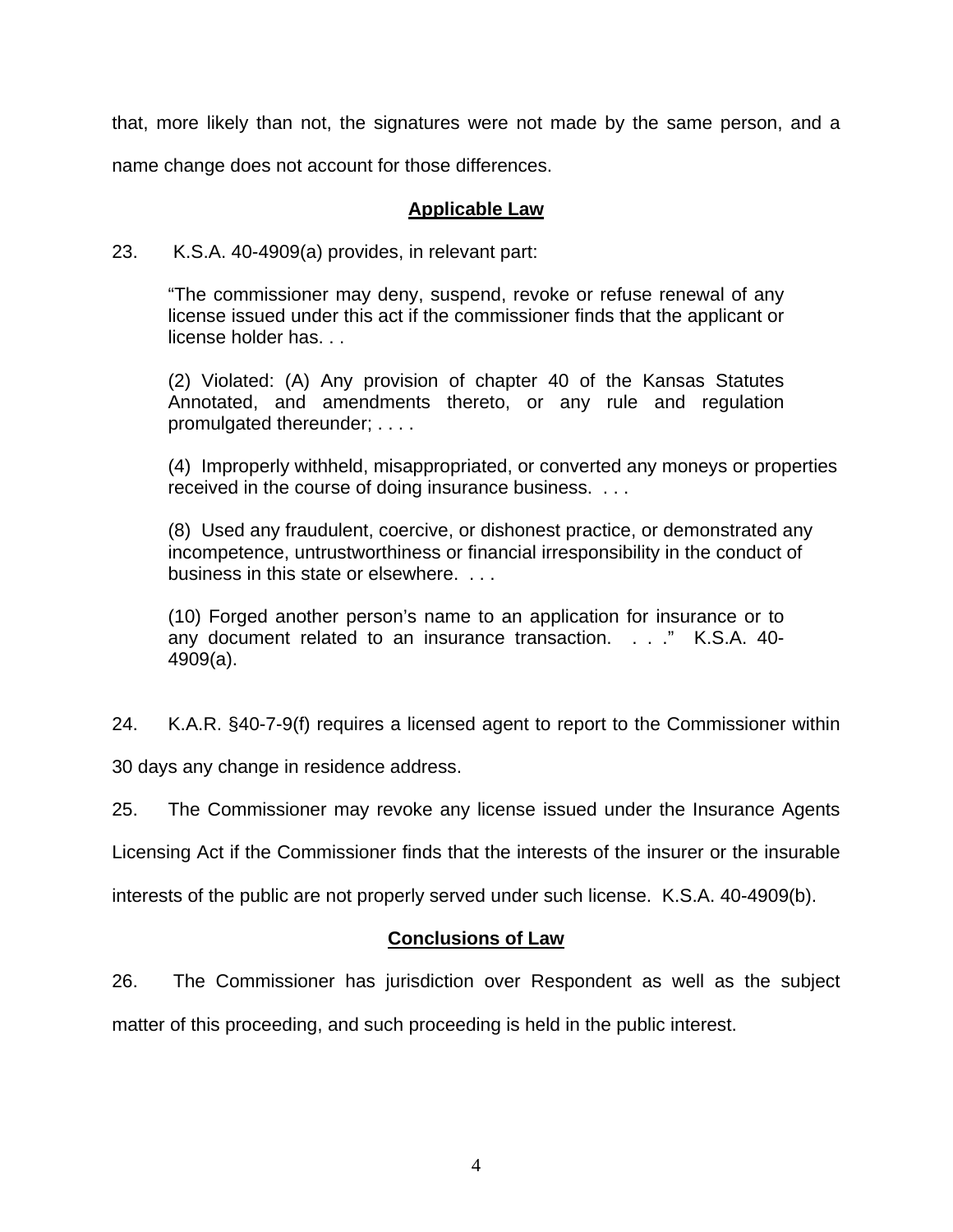27. The Commissioner finds, based on the foregoing facts, that Respondent's license may be revoked pursuant to K.S.A. 40-4909(a)(4) because Respondent has improperly withheld or misappropriated premium payments received in the course of doing insurance business.

28. Even assuming Respondent failed to forward premium funds inadvertently, Respondent's license may be revoked pursuant to K.S.A. 40-4909(a)(8) because Respondent has demonstrated incompetence, untrustworthiness or financial irresponsibility in the conduct of business.

29. Further, the Commissioner finds the conduct was not an isolated incident or a brief delay in making payment.

30. The Commissioner finds, based on the facts, that Respondent's license may be revoked pursuant to K.S.A. 40-4909(a)(10) because Respondent has signed, or caused someone else to sign, another person's name to an application for insurance and/or another document related to an insurance transaction.

31. In addition, the Commissioner finds, based on the facts contained in paragraphs 15-17, that Respondent's license may be revoked, pursuant to K.S.A. 40-4909(a)(2)(A) because Respondent has violated K.A.R. §40-7-9(f) by failing to report a change of residence to the Commissioner within 30 days.

32. Based on the foregoing findings, the Commissioner concludes that sufficient grounds exist for the revocation of Respondent's insurance agent's license pursuant to K.S.A. 40-4909(a).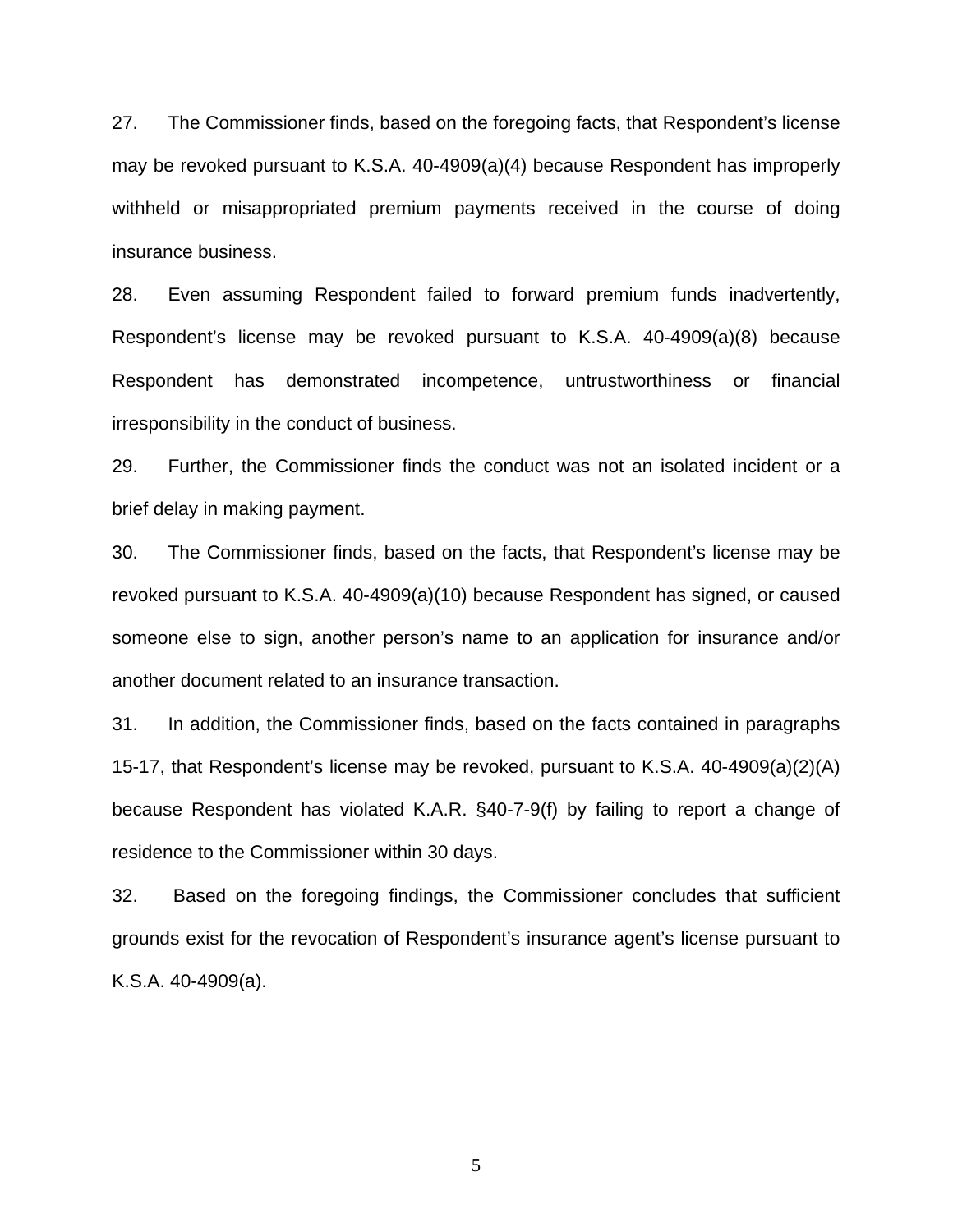33. The Commissioner further concludes Respondent's license may be revoked pursuant to K.S.A. 40-4909(b) because such license is not properly serving the interests of the insurer and the insurable interests of the public.

34. Based on the facts and circumstances set forth herein, it appears that the use of summary proceedings in this matter is appropriate, in accordance with the provisions set forth in K.S.A. 77-537(a), in that the use of summary proceedings does not violate any provision of the law, the protection of the public interest does not require the KID to give notice and opportunity to participate to persons other than Respondent, and after investigation, KID believes in good faith that the allegations will be supported to the applicable standard of proof.

 **IT IS THEREFORE ORDERED BY THE COMMISSIONER OF INSURANCE THAT** the Kansas nonresident insurance agent's license of **MICHAEL R. FITKIN** is hereby **REVOKED. It is further ordered,** that **MICHAEL R. FITKIN** shall **CEASE and DESIST** from the sale, solicitation, or negotiation of insurance and/or receiving compensation deriving from the sale, solicitation, or negotiation of insurance conducted on and after the effective date of this order.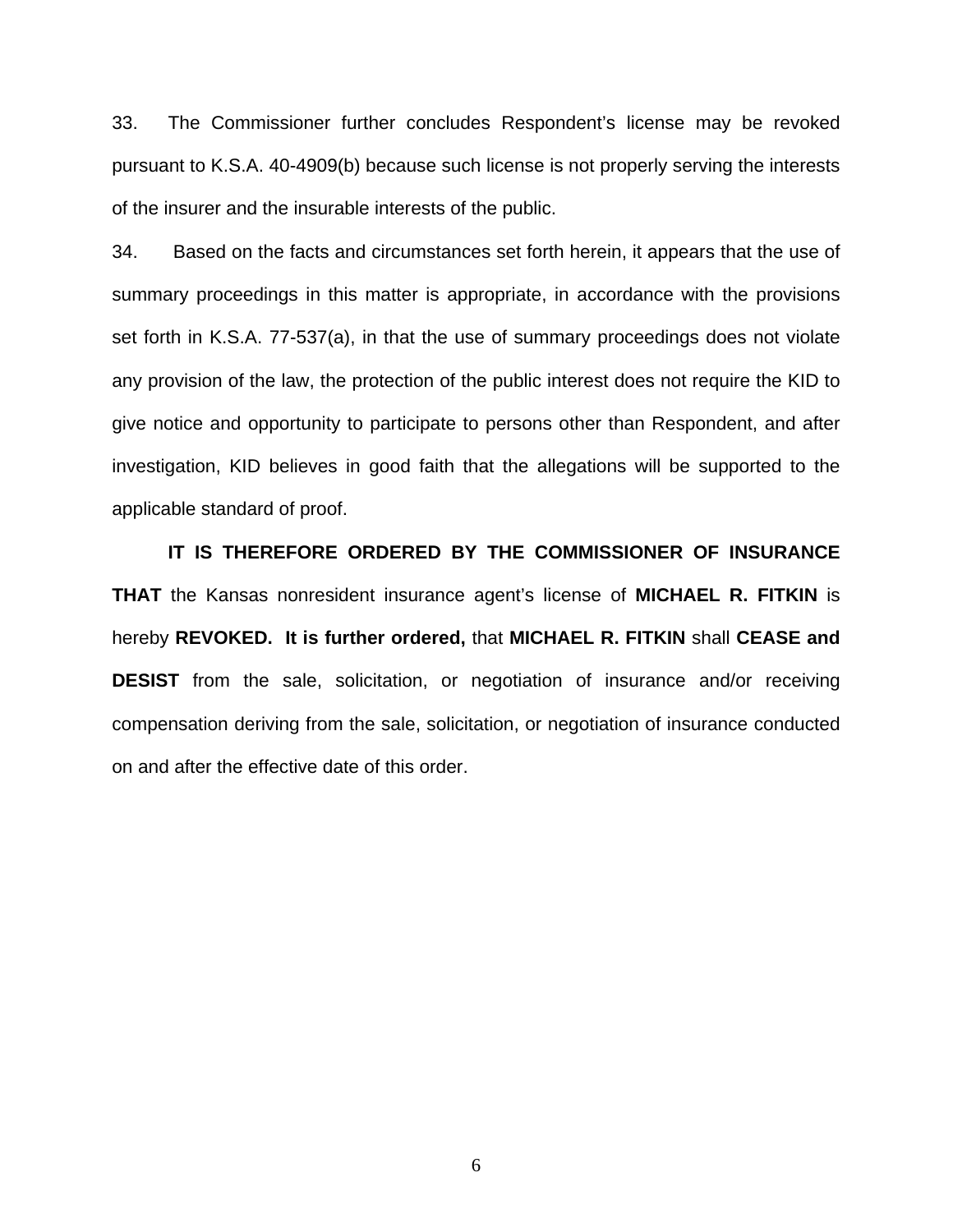## IT IS SO ORDERED THIS  $4^{\text{th}}$  DAY OF MARCH 2011, IN THE CITY OF **TOPEKA, COUNTY OF SHAWNEE, STATE OF KANSAS.**



 \_\_/s/ Sandy Praeger\_\_\_\_\_\_\_\_\_\_\_\_ Sandy Praeger Commissioner of Insurance

 \_\_/s/ Zachary J.C. Anshutz\_\_\_\_\_\_ Zachary J.C. Anshutz General Counsel

# **NOTICE OF RIGHTS TO HEARING AND REVIEW**

# **Within fifteen (15) days of the date of service of this Summary Order,**

**Respondent** may submit a written request for a hearing pursuant to K.S.A. 77-537 and

K.S.A. 77-542. Any request for a hearing should be addressed to the following:

 Zachary J.C. Anshutz, General Counsel Kansas Insurance Department 420 S.W. 9<sup>th</sup> Street Topeka, Kansas 66612

If a hearing is requested, the Kansas Insurance Department will serve notice of the time and place of the hearing and information on procedures, right of representation, and other rights of parties relating to the conduct of the hearing.

**If a hearing is not requested in the time and manner stated above, this Summary Order shall become effective as a Final Order upon the expiration of time for requesting a hearing.** In the event Respondent files a Petition for Judicial Review, pursuant to K.S.A. 77-613(e), the agency officer to be served on behalf of the Kansas Insurance Department is